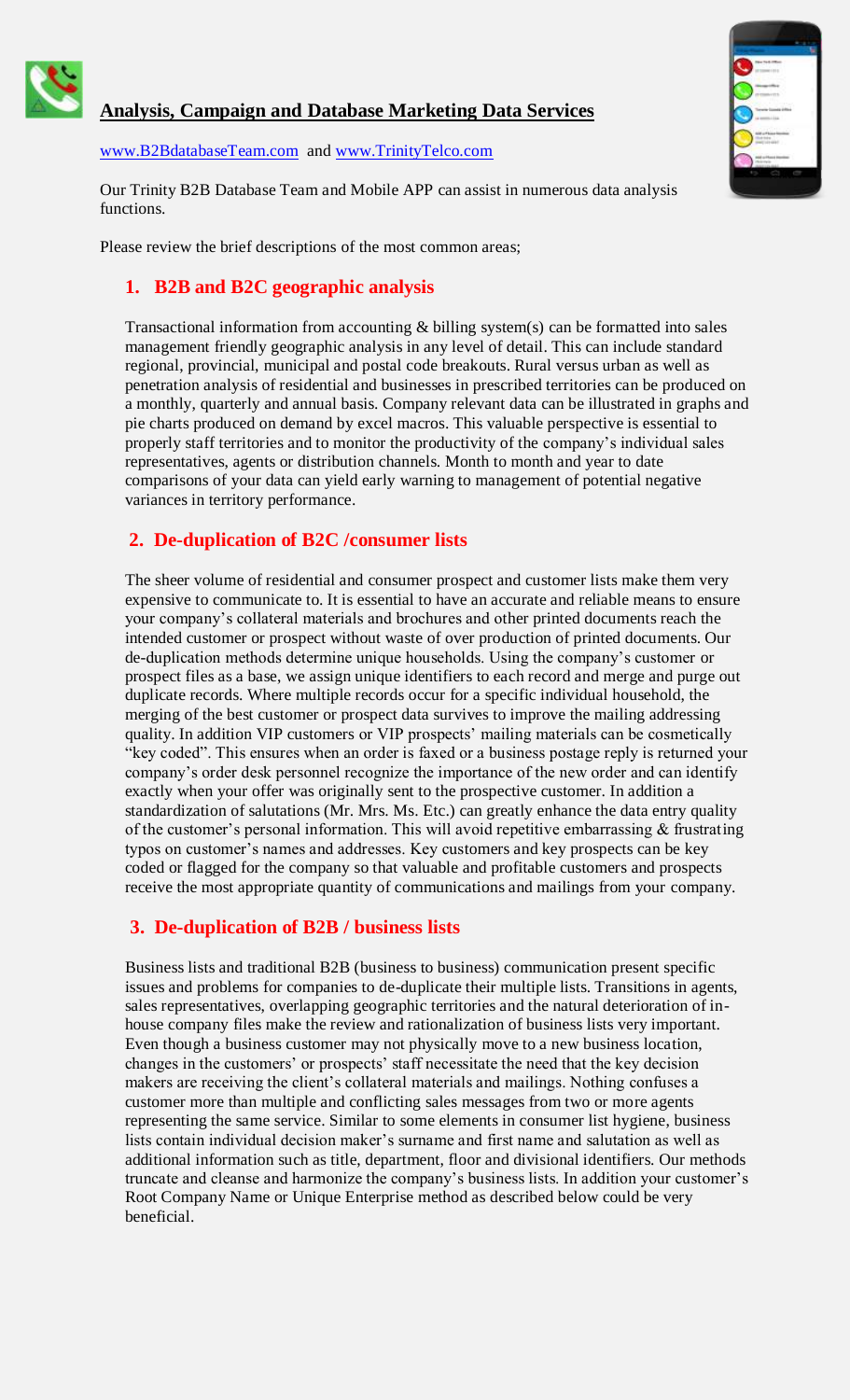# **4. Unique Enterprise CCV**

Perhaps the most frustrating but financially rewarding for companies is the data mining and identifying of unique enterprises.

Common Customer View (CCV) uses de-duplication methods to filter different variances in corporate or brand names to identify unique single enterprises in your company's files. Some customers cannot be identified with simple alphabetical or postal code sorting and it takes systematic company name hygiene and filtering methods to link common customer locations or accounts together. In particular where different divisions or different sales territories have records for the same company, these overlaps can be identified and a unique corporate enterprise identifier can be appended to the customer's record. This enhances the company's communication and analysis of a customer since all revenues to a common enterprise can be clearly recognized. Not only improving sales force accountability, coverage and compensation analysis, the overall relationship with a customer unique site can be highlighted.

**You Tube** 

[www.youtube.com/watch?v=95t\\_LxsMPdM](http://www.youtube.com/watch?v=95t_LxsMPdM)

# **5. Identify the Industry or Business Activity**

Often companies request an understanding of the value of a particular business customer. They need to know if the full potential of a customer is being reached by their annual sales to a company. This is dependent upon numerous factors but the universal starting point of this typical request is what industry or business function is the customer involved in? Some industries offer only marginal revenue potential, while other industries are not as delivery time or price sensitive as other industries. Certain industry types could buy more of your services and products if only there was an effective method to classify what types of industries should be the best buyers. Companies want to know their customer's industry without depending upon the interpretation or lack of field sales feedback. Our methods can determine the nature of your business customers with a high level of accuracy based solely on the customer's company name. This is accomplished without the expensive and time consuming rental of national databases of either Dun & Brad or Info-Canada Info-USA or other national industry specific directories. Our method prioritizes the different types of businesses conducting transactions with your company and highlights the major SIC (Standard Industrial Classifications).

Once this base level analysis is conducted through our analysis we can assign weighted scores to your customer base to determine if they are meeting reasonable sales expectations. It will be surprising to illustrate that some new types of businesses are a growing part of your future sales while other industries may be falling off. The above process is a logical SIC classification combined with applying a score based on known attributes of an industry type. This will provide insight into whether your sales efforts are successful, modest or under full potential with a specific customer. Combining this technique with an early warning churn analysis as described below would be very beneficial.

**You Tube** 

[www.youtube.com/watch?v=EdGo-yv\\_TYU](http://www.youtube.com/watch?v=EdGo-yv_TYU)

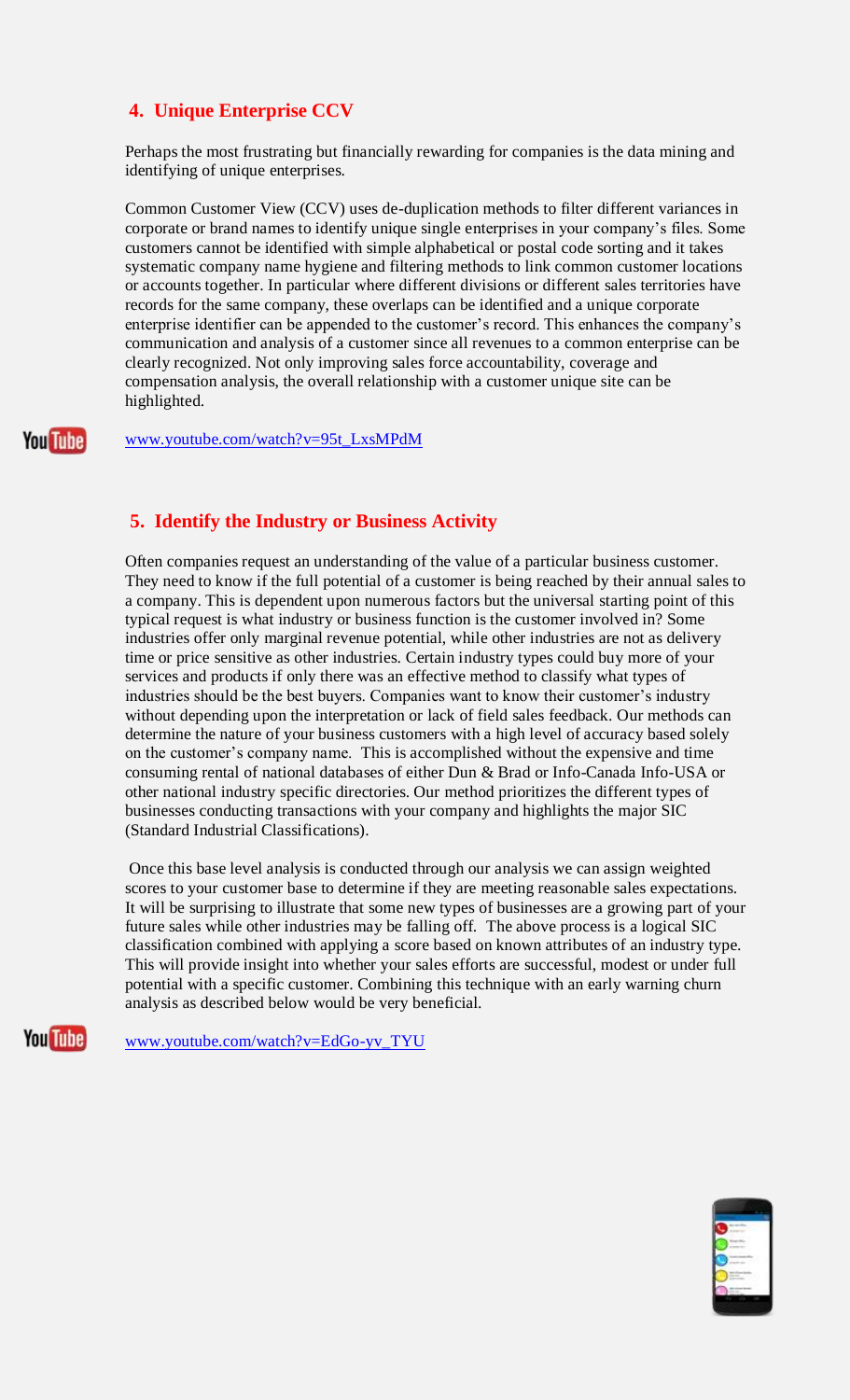# **6. Churn Early Warning Prediction**

The old philosopher statement "You never know what you have until it is lost" bears insight into this service. Dissatisfied business customers usually leave in stages. They may provide numerous clues, which can be used to predict if they are considering a change to another supplier. Our methods help companies identify the potential of this churn in an early warning method. Of course seasonal fluctuations make the identification of potentially defecting customers to your competition more difficult to determine. Using monthly transactional data from your company we identify 5 or more types of customers in an early warning or early opportunity stage. We can segment your customers into 5 or more distinct groups to illustrate to your sales force how to recognize the following major classifications…

- i) Rising Stars, rapidly increasing sales new customer
- ii) Moderate Growth customer
- iii) Old Reliable with stable sales customer
- iv) Early Warning declining sales customer
- v) Rapid declining in sales customer

Often your field sales force cannot recognize the health of your existing customer base since they are spending their time on developing new business. This can be dangerous since key accounts starting to anticipate churning to the competition can often be salvaged if only they receive the attention and servicing at the critical decision making time. Our methods can identify the important accounts at risk as well as the new accounts that deserve special sales force attention. Month over month or year over year comparisons can determine if the customer churn is highly probable or that the decline is only a seasonal fluctuation to be expected. This service is particularly useful in accurate forecasting and quota setting processes. Productivity of individual sales representatives can be illustrated to ensure the territory has an acceptable ratio of rising stars, and old reliable customers and to provide your sales management with an early warning of potential losses of key accounts and revenues. These basic analysis techniques can be enhanced to fully sophisticated RFM analysis in which the companies' customer base is analyzed monthly to determine the composition of the customer base in recen-cy (R) or age of last order, frequency (F) of purchases, and monetary (M) value of the purchases.

### **7. Merge/Purge of Rental with In-House lists**

Occasionally various files and customer and prospect lists need to analyzed prior to an expensive direct mail campaign. Various lists compiled by previous and current sales representatives, different divisions and different sources need to be merged and purged to yield the consolidated view of the actual mailing & print quantity. We can analyze and assist companies on the net /net quantity which will survive or be outputted from a merge purge. This is highly useful in determining budgets and sales forecasts for acquisition, reactivation and retention campaigns.

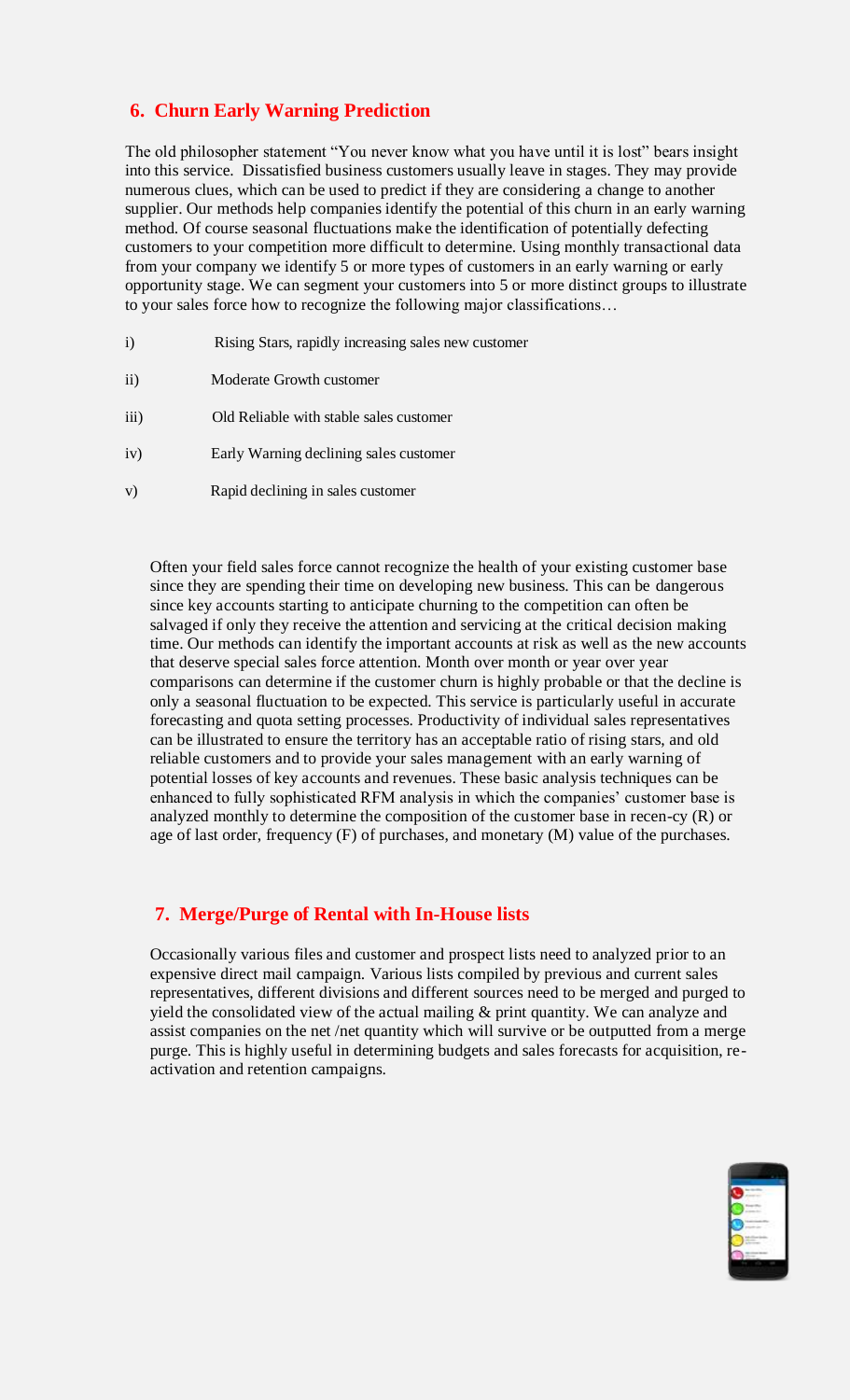# **8. SOHO vs. Commercial Identifier**

Often a distinction in qualifying prospective customers is required. You would want to think your sales force can handle all and any incoming requests yet we all know that it is difficult to determine the best "requestor" to pursue first. Often valuable sales force time and energy is wasted providing "quotations" to small and not seriously interested companies. Our method can assist in determining if the request is coming from a company at a probable commercial address versus a residential/ consumer or SOHO requestor. Lead generation often generates requests for more information but often the inquirer does not provide full details about his company name, address or even the nature of his business and his inquiry. Using a combination of analytical methods we can assist your company in prioritizing requests with the highest probability of serious commercial requestors as well as comparing other Canada Post data to determine if your company has penetration with this potential customer.

#### **You Tube** [www.youtube.com/watch?v=Qim43AOVP2k](http://www.youtube.com/watch?v=Qim43AOVP2k)

### **9. Ethnic Background Identifier**

The ethnic diversity of the Canadian and American marketplace has always presented a specific communication problem as well as a great opportunity for businesses wishing to beat the competition to affluent ethnic consumer and business customers. Our methods segment prospect or customers using much more than contact surnames into highly predictive ethnic origin segments. The Asian and Chinese segment has been one example in which companies have tailored their prospecting and advertising to niche affluent ethnic markets. In addition, companies may find it highly successful to match their order desk personnel language skills to incoming callers or specific 1-800 lines offers. Having an affinity with a potential customer, perhaps taking the order in their preferred language will make lasting business relationships. This personalized segmentation of a prospect and customer base can make your company's creative brochure and sales efforts much more receptive by the customer.

### [www.youtube.com/watch?v=3S7OS6fm4XE](https://www.youtube.com/watch?v=3S7OS6fm4XE)

### **10. Loyalty Program & RFM**

**You Tube** 

Loyalty and awards campaigns and programs have become a standard in today's highly competitive market place. Business and consumer customers expect & demand compensation/rewards for their continued loyalty and repeat business and have become tainted with points and miles and reward fever. But what if your company is NOT a current sponsor in a slick national loyalty program and is locked OUT by the category exclusivity clause of a competitor who has the contract with the Airmiles, Aeroplan and other retail, petrol or hospitality award programs? Our methods in analysis separate the hype from the reality and I can provide your company the true RFM (Recency, Frequency and Monetary values of your customer base). This can counter-act the impact of a competitor's national loyalty program by identifying YOUR Company's most loyal customers so you can protect and develop those customers more. It will identify the moderate and high potential customers also.

By analyzing your transactional information even if your company has never maintained a customer mailing list in its entire history, we can assist you to build a customized logical retention program. You will begin to provide incremental service to VIP customers you previously did not recognize and you wouldn't be drawn into wide spread discounts and incentives for every customer or order.

If you are anticipating being a sponsor in a national program we can offer your company assistance in an objective analysis if it is right for you. We can provide insight if your national loyalty program is giving you the bang it promised and make sure your company is getting value for its investment, commitment and tie in to a national coalition marketing organization and program.

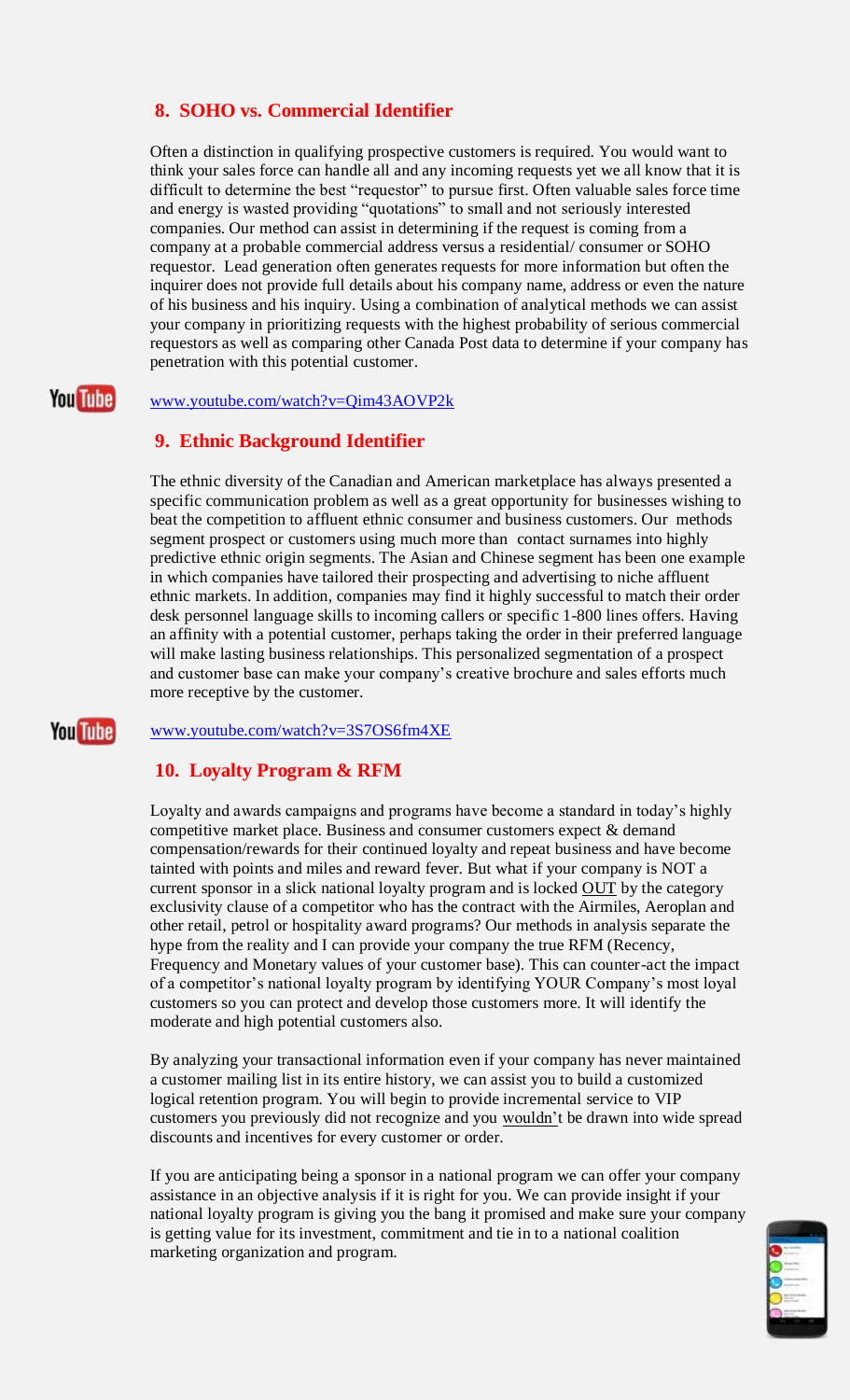# **11. Info-Canada Info-USA & Dun & Bradstreet Experience**

Our experience can recommend and consult on the most appropriate use of the national business and consumer databases available for rental. By analyzing your company's acquisition objectives we can recommend niche segments within the national databases. In addition by enhancing these national databases with my analysis it can add important insight into a raw prospect list your company may wish to pursue. Having extensive experience with both the national databases we can anticipate the Pros & Cons of each list and recommend the best rental plan for your company.

# **12. Telephone Call Detail RFM**

Using caller information from your company's PBX and telephone system or from reports from your telecom supplier we can conduct analysis of your company's telephone traffic. This is largely important to determine the RFM of callers but also to identify potential areas of cost savings and potential sales. Often potential customers place inquiry calls into your company but do not return to complete the order. Our methods identify prospects that expressed an interest in your products and will give your sales force a second chance to secure an order. By using our analytical methods we can flag potential danger signs in callers such as repeat callers for customer service or backorders. These can illustrate early warning signs for your internal processes and reduce potential churning of dissatisfied callers. We are familiar with call centre and order desk requirements and can interact with your telecom provider to enhance your information gathering capability. Knowing who called and in what frequency and time frame will make your company better to capitalize on previously lost orders from prospects that disappeared.

### **13. Internal Transactional Analysis**

Less glamorous but ever just as important is the internal analysis of your company's transactions. Occasionally a company's purchasing and manufacturing department is not in sync with the accounting or sales or marketing departments.

Are your sales profitable? What is the LTV lifetime value of a customer? How much should your company spend on acquiring a new customer? We have found if only different departments recognized and could link the measurements that are important to their department with the important measurements of peers & cross functional departments their organization could become much more profitable and reactive to the marketplace.

We have found at some companies, the sales and marketing teams feel they are held "hostage" to unresponsive IT/IS systems and expensive programming "fixes". Our methods understand the classic measurements and how to link the communication between departments for management review. We will help your company's cross functional teams recognize if Product/Item A (which is low margin product) if sold in the same order with at least 2 pieces of Product/Item B (a high margin product) your company will excel in profitability. We can assist that understanding and communicate those important linkages between different departments so the entire team can succeed in its corporate objectives.

### **14. Direct and Database Marketing Experience**

All too often the most important element of success which is your own customer transactional information is delegated to junior entry level analytical staff that may have the basic computer skills like MS Excel but lack the experience or knowledge of direct marketing classical tools. We can review your current reports and advise how with some data manipulation more business insight into customers, territories or prospects can be derived. These methods detailed above will make your company more self-sufficient in data analysis